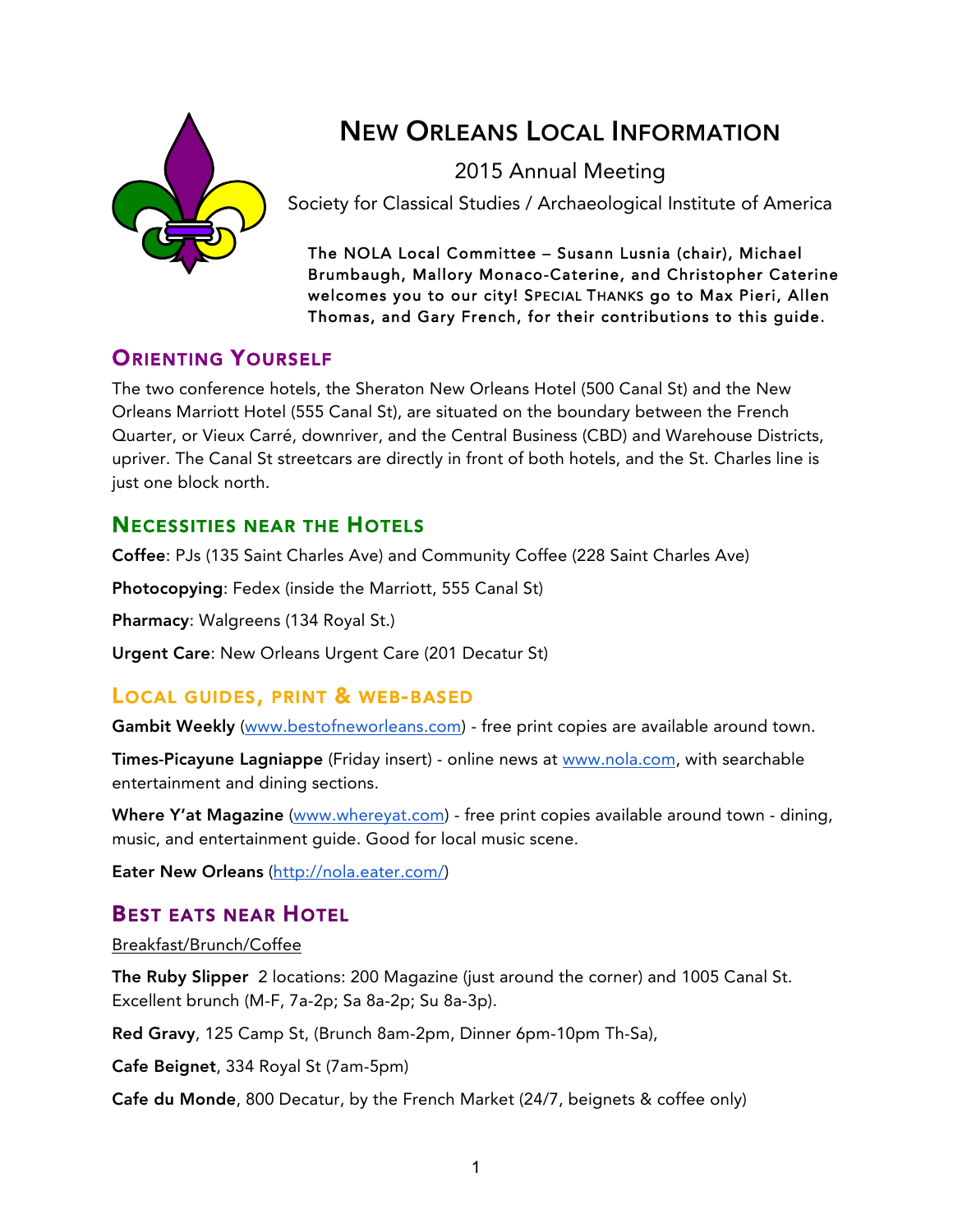Palace Café, 605 Canal - http://www.palacecafe.com/. Sunday brunch, lunch M-Sat, dinner nightly. They take reservations, have a great make your own bloody mary bar, and a large menu. They typically have a jazz band for Sunday brunch.

French Quarter (ordered by distance from the hotel)

Acme Oyster House, 724 Iberville St (3 blocks)

SoBou, 310 Chartres St (3 blocks)

Galatoires, 209 Bourbon St (4 blocks)

K-Paul's Louisiana Kitchen, 416 Chartres St (4 blocks)

Sylvain, 625 Chartres St (6 blocks)

Bayona, 430 Dauphine St (7 blocks)

La Divina Gelateria, 621 Saint Peter Street (7 blocks): Italian coffees, pannini, soups, salads, plus sweets, gelati, and sorbetti. Also breakfast here.

Spitfire Coffee, 627 Saint Peter St (7 blocks): Excellent coffee, pour-overs, espresso, cappuccino, etc. Su-Th,  $8$  am  $-7$  pm; Fr-Sa,  $8$  am  $-9$  pm.

Central Grocery, 923 Decatur St (9 blocks) – muffalettas

Irene's Cuisine, 539 Saint Philip St (10 blocks): M-Sa, dinner only 5:30 - 10 pm. Creole Italian.  $$31 - 60.$ 

El Gato Negro, 81 French Market Place (11 blocks) http://elgatonegronola.com. Mexican, with vegetarian and gluten-free dining options.

Port of Call, 838 Esplanade Ave (15 blocks) -voted best hamburgers in New Orleans many times; can be very crowded with long waits at lunch time (http://portofcallnola.com)

In the Marigny (just across Esplanade Ave downriver from the French Quarter)

The Praline Connection. 542 Frenchman, typical New Orleans cuisine and soul food.

Dat Dog. 601 Frenchman. Hot dogs, sausages, beers, and more.

Cake Café. 2440 Chartres - http://www.nolacakes.com/. A short cab ride (or a doable walk) from the French Quarter. 7 am – 3 pm, closed Tuesdays.

Frenchmen St is also where you'll find several venues for Live Music

Central Business District (CBD) and the Warehouse District

Le Foret. 129 Camp St., (504) 553-6738. Expensive.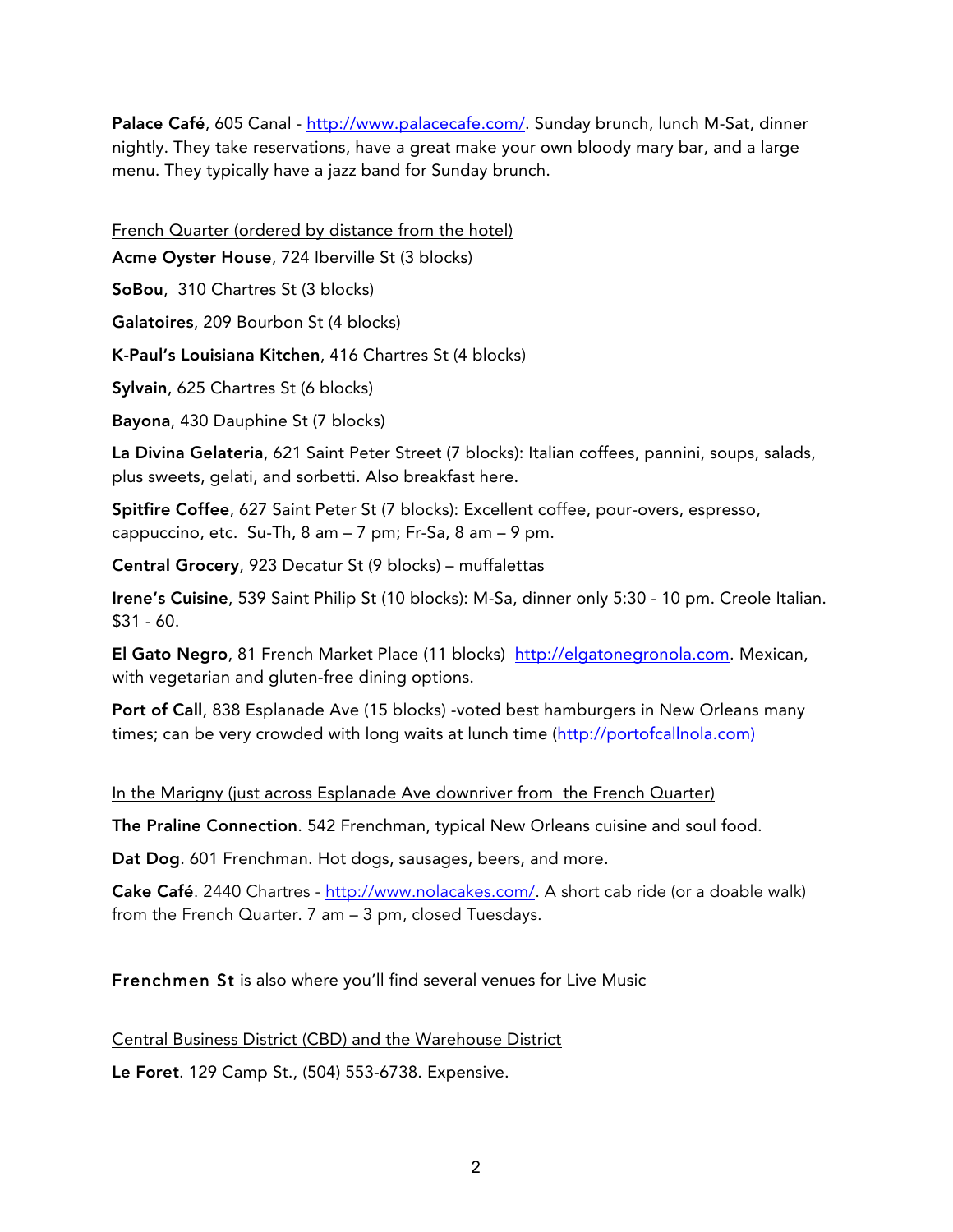Domenica. 123 Baronne St. (504) 648-6020. Great Italian restaurant with a fantastic happy hour (3-5pm), located inside the historic Roosevelt Hotel. The menu runs the gamut from Neapolitan-style pizza to Crab and Burrata Cannelloni. Pizza from \$13; pasta from \$16; secondi from \$24. Open seven days a week.

Juan's Flying Burrito. 515 Baronne. (504) 529-5825. Creole taqueria with tacos, burritos, etc. Dine-in or take out. Su-Th, 11 am - 10 pm, Fri-Sat, 11 am - 11 pm.

Gordon Biersch. 200 Poydras St. (504) 552-2739. Brewpub attached to Harrah's Casino. One of only two Gordon Biersch franchises that allows its brewmaster to make his own recipes. Burgers from \$11; entrées from \$13. Open seven days a week.

Cafe Adelaide & the Swizzle Stick Bar. 300 Poydras. (504) 595-3305. Modern Creole. Offshoot of Commander's Palace with some of the signature dishes such as turtle soup. Lunch \$14 - \$20 entrees, with 25¢ martinis. Dinner \$24 - \$30 entrees. Happier Hour: 3 - 6 pm daily, with finger foods and drinks from \$3 - \$6.

Horinoya. 920 Poydras. (504) 561-8914. Great sushi bar & Japanese cuisine. Lunch M-F 11:30 - 2:30; dinner, M-Th 5 - 9:30 (F & Sa until 10 pm) Closed Sundays.

Reginelli's Pizzeria. 930 Poydras. (504) 586-0068. Local chain with excellent salads, sandwiches, pizzas. Sun-Th, 11 am - 11 pm; Fri-Sat, 11 am - midnight. (www.reginellis.com)

Peche Seafood Grill. 800 Magazine St. (504) 522-1744. Higher end restaurant specializing in Gulf seafood. Small plates from \$9, entrées from \$14 to \$60. Closed Sundays.

Restaurant August. 301 Tchoupitoulas St. (504) 299-9777. Flagship restaurant of celebrity chef John Besh, offering haute cuisine with a few nods to the local Cajun tradition. A memorable experience fit for major celebrations. Entrées from \$33. Open seven days a week. Insider tip: no corkage fee.

Tommy's Cuisine. 746 Tchoupitoulas St. (504) 581-1103. Su-Th 5:30-10 pm, F-Sa until 11 pm. Upscale classic Creole Italian, with extensive wine selection and wine bar.

La Boca, 870 Tchoupitoulas St, http://www.labocasteaks.com. Steak place in the CBD, fun crowd and good food.

Cochon, 930 Tchoupitoulas St. (504) 588-2123. Upscale southern and Cajun restaurant. Entrées from \$19. Closed Sundays.

Cochon Butcher, 930 Tchoupitoulas St. (504) 588-2123. Casual restaurant specializing in house-cured meats. Sandwiches from \$10. Open seven days a week.

#### LGBTQ Restaurants

Vacherie, 827 Toulouse St,

Eat, 900 Dumaine St, (504) 522-7222, Cajun/Creole/Soul http://eatnola.com/. Sunday brunch. Also, it's a good place to eat lunch or dinner if you are looking for a casual low-key place. You can bring in your own wine with no corkage fee for the 1<sup>st</sup> bottle.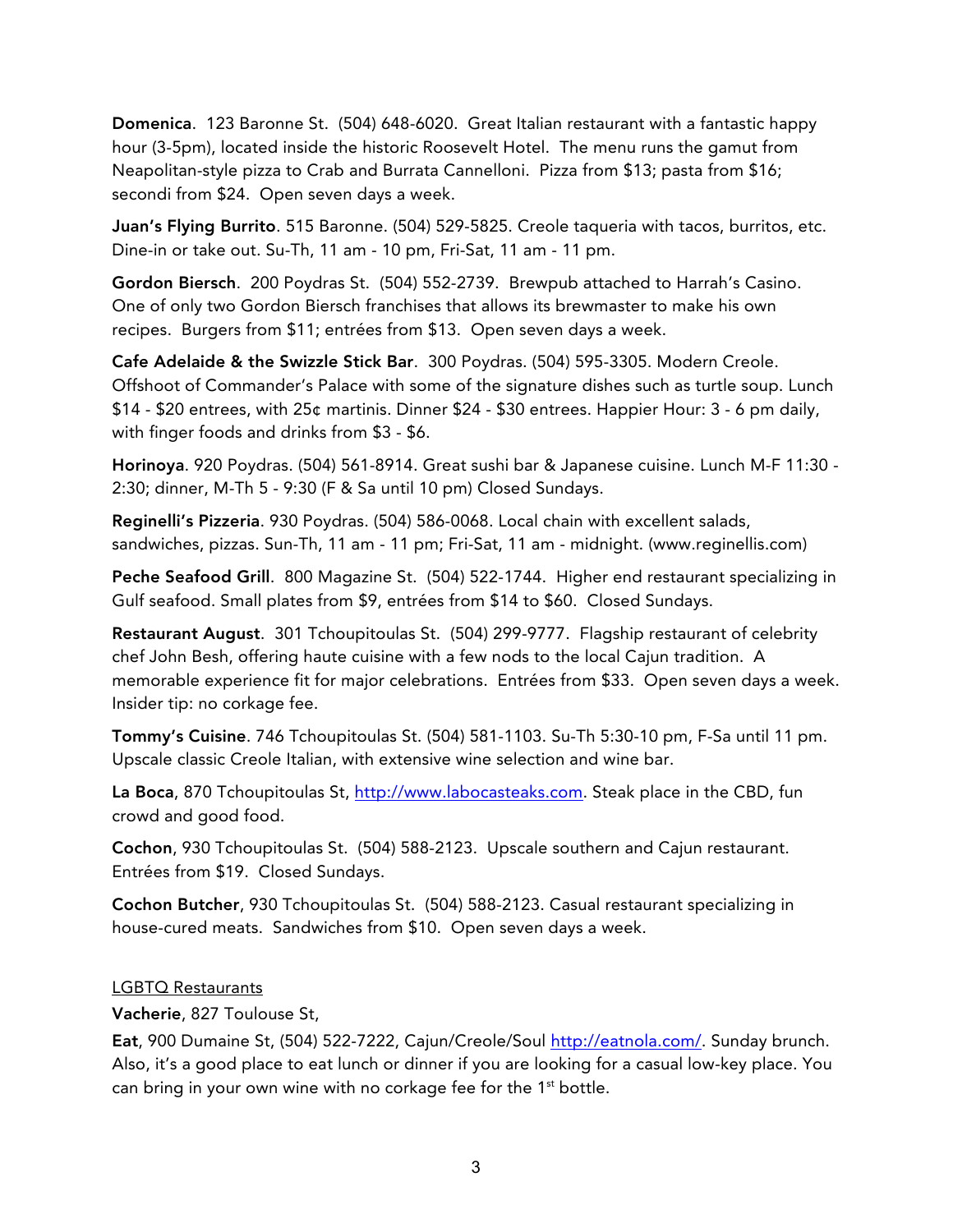Mona Lisa, 1212 Royal St, (504) 522-6746, Italian/Pizza

Kosher - See http://yeahthatskosher.com/2009/02/new-orleans-la/

Waffles on Maple, 7712 Maple St: more than waffles! Uses only Chalav Yisreal Kosher products (www.wafflesonmaple.com). Inexpensive. St. Charles streetcar to Hillary St., 2 blocks N, then left 1.5 blocks.

#### Vegetarian / Vegan

Green Goddess, 307 Exchange Pl

13. 517 Frenchman St. Open daily, 11 am - 4 am. Breakfast, salads, sandwiches.

#### BARS & ENTERTAINMENT

Carousel Bar. 214 Royal St. Erin Rose. 811 Conti St Sazerac Bar. 130 Roosevelt Way

LGBTQ Bars 700 Club, 700 Burgundy St. Good Friends, 740 Dauphine St. Oz, 800 Bourbon St. Bourbon Pub, 801 Bourbon St. Cafe Lafitte in Exile, 901 Bourbon St.

You'll have to check out the website for the places listed below to get the schedules, etc. You can't loose with any of them. If you are looking for more of a sit down place with "classic jazz", Irving Mayfield's or Snug Harbor are your best bets. Irving's is a nicer place, Snug's is a hole in the wall but great music. d.b.a. is younger, hipper crowd  $\odot$ 

Irving Mayfield's Jazz Playhouse - http://irvinmayfield.com/index.php?page=playhouse d.b.a. - http://www.dbaneworleans.com Spotted Cat - http://www.spottedcatmusicclub.com

Snug Harbor - http://www.snugjazz.com

Buffa's - http://www.buffasbar.com. Great local place, with good food, and always great bands. Go here if you want to eat and listen to good music. Can be a little loud when the band plays, but depends on the band.

Pat O'Briens - http://www.patobriens.com/patobriens/. This place is fun, very touristy, but mixed with a lot of locals. Has a piano bar…fun when there are a lot of drunk people singing. Tip – they charge you for your glass (people will take them as souvenirs) but you can return them to the bar for a refund…save several dollars on each drink.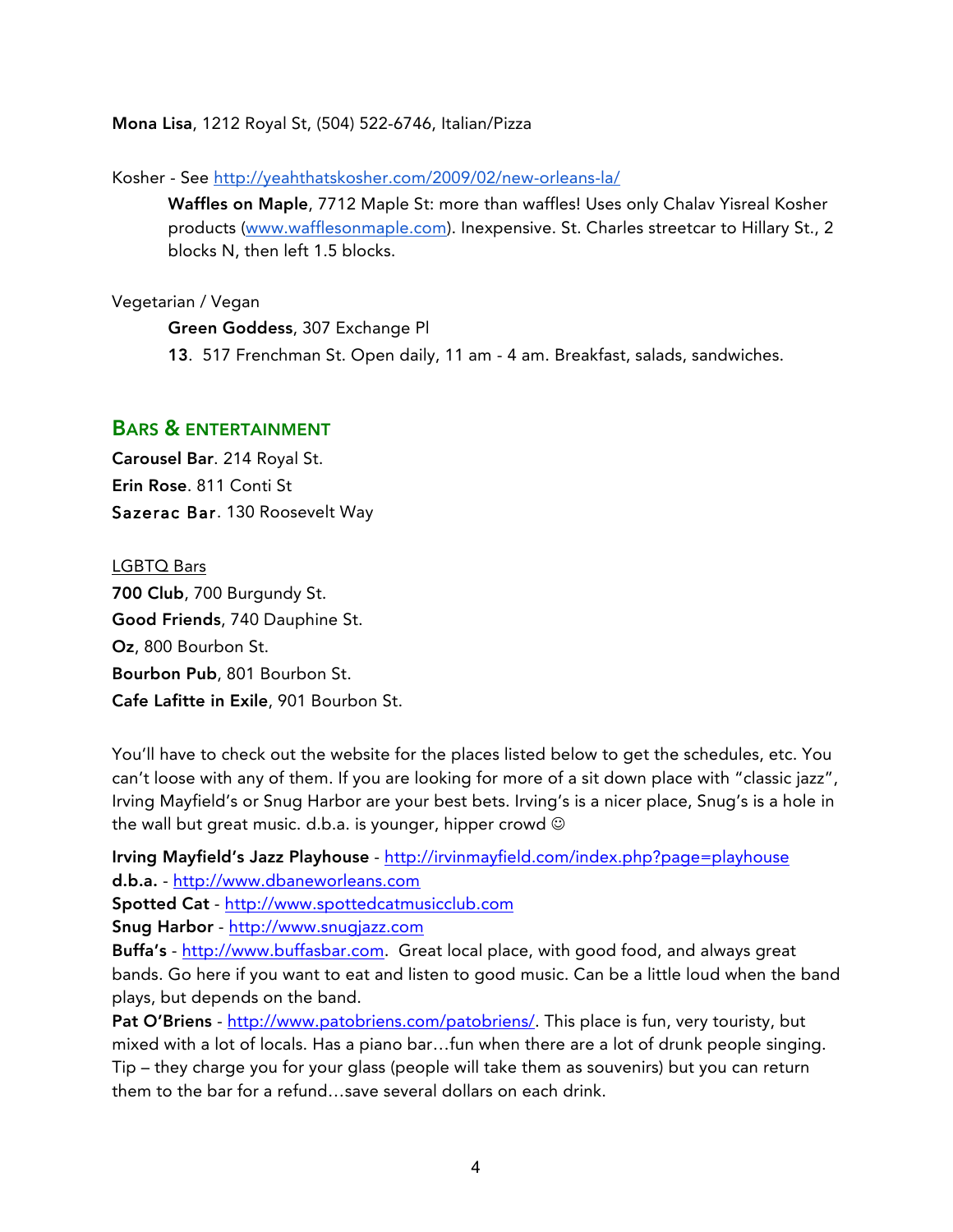Little Gem Saloon. 445 S. Rampart St. A small venue in the CBD that features local musicians like Kermit Ruffins and the BBQ Swingers. They usually have two shows per night on weekends. Cover from \$10.

### Going beyond downtown…

### TRANSPORTATION

Fares: Standard one-way fare on a bus or streetcar is \$1.25 (exact change). NORTA also sells 1-day and 3-day unlimited trip Jazzy Passes for \$3 and \$9, respectively. 1-day passes can be purchased on the bus or streetcar, but 3-day passes may either be purchased online (5-7 day delivery time) or through a NORTA resale vendor (Walgreens is the most convenient option).

Schedules: Complete bus and streetcar schedules can be found at www.norta.com. Busses and streetcars run 24/7, but are often delayed from the posted schedules. For reliable realtime information, you can use NORTA's Transit Tracker app (free download).

Streetcars: The St. Charles Streetcar runs from Canal St. and Carondelet St. along St. Charles Ave., turns right on Carrollton Ave. and ends at Carrollton and Claiborne Ave. It takes approximately an hour to travel from one end of the line to the other. This line travels to Uptown and Riverbend/Carrollton locations. (It is also one of the main parade routes--look up at the oak trees for beads!)

The Canal Streetcar has two routes: Canal - Cemeteries from Canal St. by Harrah's Casino to the cemeteries at City Park Ave: St. Patrick's 1, 2, and 3, Masonic, Holt and Greenwood; and Canal - City Park/Museum from Canal St. by Harrah's then turning onto N. Carrollton through Mid-City to New Orleans City Park and the New Orleans Museum of Art.

Bus: Bus no. 11 Magazine, begins at Canal St and runs the full length of Magazine St. ending at Audubon Zoo.

### Along Saint Charles Ave to Riverbend & Carrollton (streetcar or taxi ride)

Lüke, 333 St. Charles (between Gravier St. and the Common St. streetcar stop). Open daily 7am-11pm. European-style brasserie, with 50 cent oyster raw bar happy hour.

Irish House, 1432 St. Charles (streetcar to Erato St. stop, walk 2 blocks uptown to Melpomene/MLK). Open M-F 11am-10pm, Sa Su 9am-10pm. Irish pub with excellent food and music. Offers gluten-free and paleo dishes. Weekend brunch 9am-3pm.

Avenue Pub, 1732 St. Charles (streetcar to Euterpe, walk 1 block uptown to Polymnia). Open 24/7. Extensive craft and local beer list, tasty and reasonably-priced pub food.

Commander's Palace, 1403 Washington (streetcar to Washington, walk 2 blocks riverbound to Coliseum). Lunch M-F 11:30am-2pm; dinner M-Sat 6:30-10pm; jazz brunch Sa 11:30am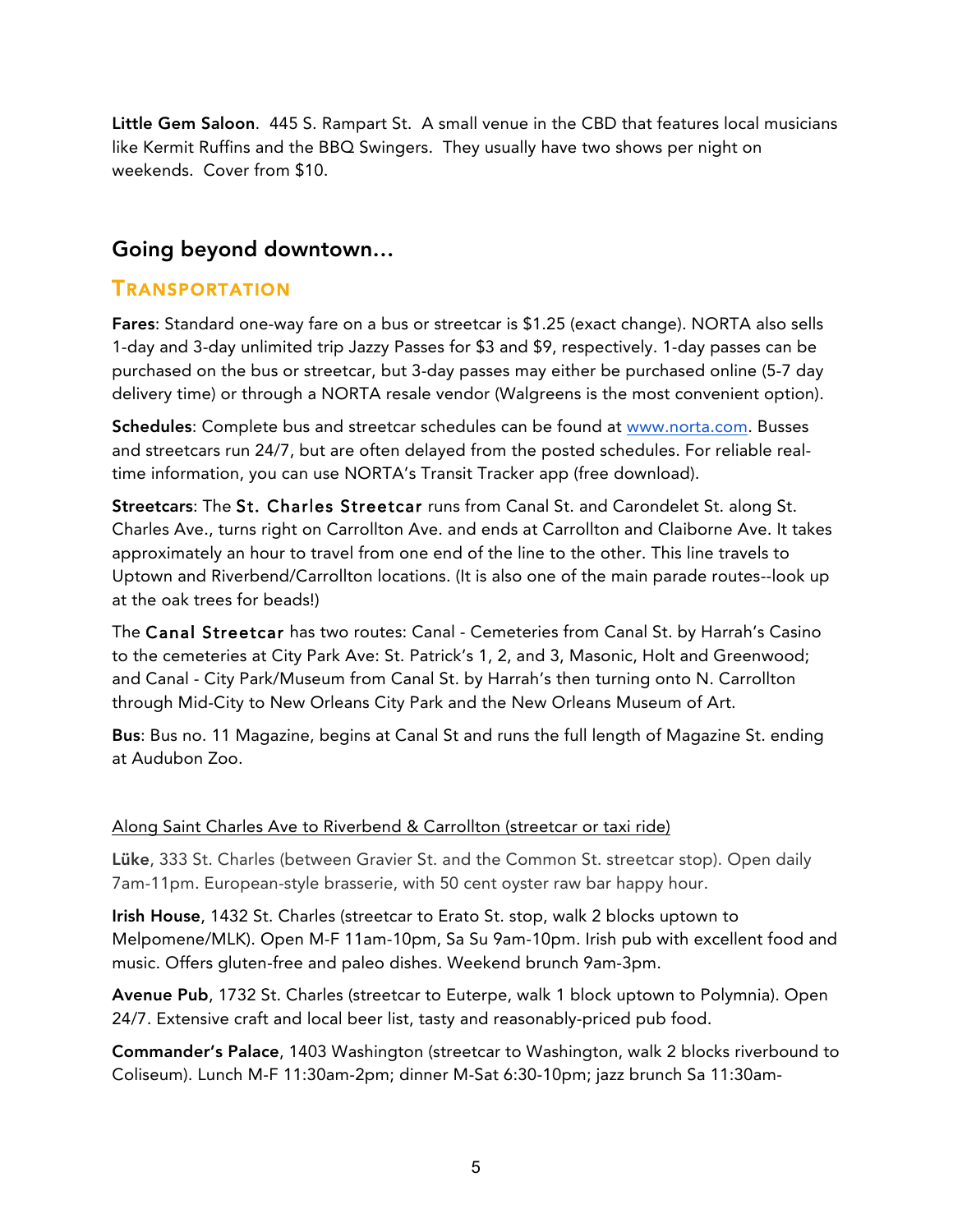12:30pm, Su 10:30am-1:30pm. Upscale Creole cuisine in the historic Garden District. Reservations required.

Columns Hotel, 3811 St. Charles (streetcar to Peniston). Open M-Th 2pm-12am, F-Sa 11am-2am, Su 11am-12am. Historic bar with beautiful patio and bistro food.

New Orleans Hamburger & Seafood Co. 4141 Saint Charles (streetcar to Milan). Open 6:30 am - 9:30 pm. Has breakfast, coffee shop, & chocolate beignets.

Pascal's Manale, 1838 Napoleon Ave (streetcar to Napoleon, walk 3 blocks lakebound to Dryades). Open M-F 11:30am-9pm, Sa 5pm-10pm. "Home of the Original BBQ Shrimp", with traditional seafood and Italian-American fare.

St. James Cheese Shop, 5004 Prytania (streetcar to Robert, walk 2 blocks riverbound to Prytania). Open M-W 11am-6pm, Th-Sa 11am-8pm, Su 11am-4pm. Cheesemonger with huge, delicious sandwiches and salads.

Creole Creamery, 4924 Prytania (St. Charles streetcar to Robert, walk 2 blocks riverbound to Prytania). Open Su-Th 12-10pm, F-Sa 12-11pm. Classic ice cream parlor with inventive flavors.

#### Along Canal to Mid City and City Park (streetcar or taxi ride)

Mandina's Restaurant, 3800 Canal (any Canal streetcar to Telemachus or Scott) (504) 482- 9179. Classic New Orleans with seafoods, turtle soup, gumbo, fried chicken, & oyster, shrimp, or catfish loaves (like poor boys). M - Th, 11:00AM - 9:30PM, Fri & Sat, 11:00AM - 10:00PM, Sun 12 - 9 PM.

Milkfish.125 N. Carrollton Ave (504) 267-4199 (any Canal streetcar to Canal & Carrollton intersection). Highly rated new Philippine restaurant. M, Tu, Thu, 11 am - 10 pm; Fri-Sun, 11 am - 11 pm; closed Wed.

Angelo Brocato Gelateria - Pasticceria. 214 N. Carrollton Ave (504) 486-0078. (Canal-City Park streetcar to Bienville stop, or any Canal streetcar to Carrollton). Five generations, Katrinasurviving, authentic Italian ice creams, pastries and sweets. Tu-Th: 10 AM-10 PM, Fri & Sat 10 AM-10:30 PM, Sun:10 AM-10 PM

#### Along Magazine Street (bus 11 or taxi ride)

Surrey's Cafe & Juice Bar. 1418 Magazine. Breakfast & lunch daily, 8 am - 3pm. Freshsqueezed, organic juices.

Sucré. 3025 Magazine. Artisan chocolates, macarons, and gelato. Coffees, teas, and hot chocolates as well as some adult beverages are served in house.

La Petite Grocery, 4238 Magazine, http://www.lapetitegrocery.com. Great atmosphere, relaxed French vibe, with James Beard finalist chef Justin Devillier. Reservations recommended.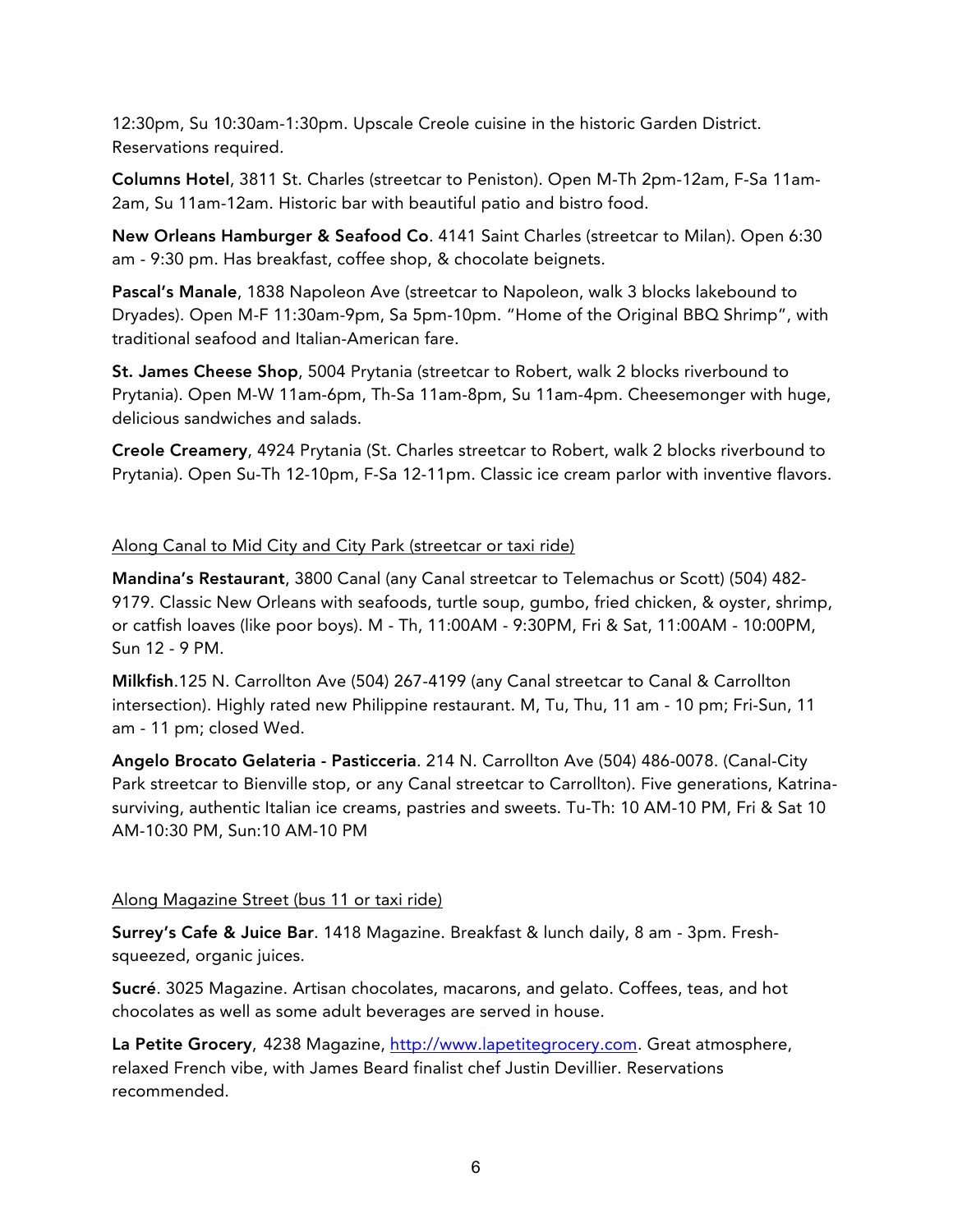#### Farther afield (definitely a taxi ride)

Elizabeth's. 601 Gallier St. in Bywater. (504) 944-9272. Brunch specials include callas (sweet rice balls), sweet potato waffle with duck hash, grillades & grits and more. Breakfast 8-11 am M-F; lunch 11 am - 2:30 pm, M-F; dinner, 6 - 10 pm, M-Sa; brunch, Sa-Su, 8 am - 2:30 pm.

Lil' Dizzy's. 1500 Esplanade, in Treme. Breakfast & lunch, Mon-Sat, 10 am - 3 pm; dinner, Sunday brunch, 10 am - 2 pm. Gumbo, Trout Baquet, fried chicken, catfish. \$7 - 14.

Cafe Degas. 3127 Esplanade Ave. (504) 945-5635. Delightful French bistro, moderately priced. Reservations recommended for dinner. (www.cafedegas.com)

Lola's. 3312 Esplanade. (504) 488-6946. Spanish cuisine, known for its tapas, paellas, and housemade sangrias. Dinner only. \$11-30. Sun-Th, 5:30-9:30 pm, Fri & Sat, 5:30 - 10 pm (www.lolasneworleans.com)

Parkway Bakery & Tavern. 538 Hagan Ave (along Bayou St. John). Poorboys. Large outdoor seating area. Beer sold separately in the tavern. Wed-Mon, 11 am - 10 pm. Closed Tuedays. (www.parkwaypoorboys.com)

### WHAT TO DO AROUND TOWN

Sources for listings of events: Times-Picayune Lagniappe (weekly insert on Fridays), Gambit Weekly, and Where Y'at

 $\mathbf{\hat{x}}$  = good for young children

**MUSEUMS & SITES** (within walking distance of the hotels)

Louisiana State Museum: Old US Mint, 400 Esplanade Ave, and The Cabildo, 701 Chartres, & The Presbytere, 751 Chartres, which flank St. Louis Cathedral. (http://www.crt.state.la.us/louisiana-state-museum/admission-hours/index)

The Historic New Orleans Collection. 533 Royal St. Tu-Sun 10:30 am - 4:30 pm. List of current exhibits can be found in the website (http://www.hnoc.org/tag/currentexhibitions/)

National WWII Museum. 945 Magazine St. An expansive museum commemorating the Second World War. Give yourself at least a few hours, as there's enough here to keep you occupied for the entire weekend. Admission from \$23. Open seven days a week. Catch the bus outside the Sheraton on Canal at Magazine.

Ogden Museum of Southern Art. 925 Camp St. A museum focused on the visual arts and culture of the American south. Admission is \$10. Closed Tuesdays. Catch the bus outside the Sheraton on Canal at Magazine.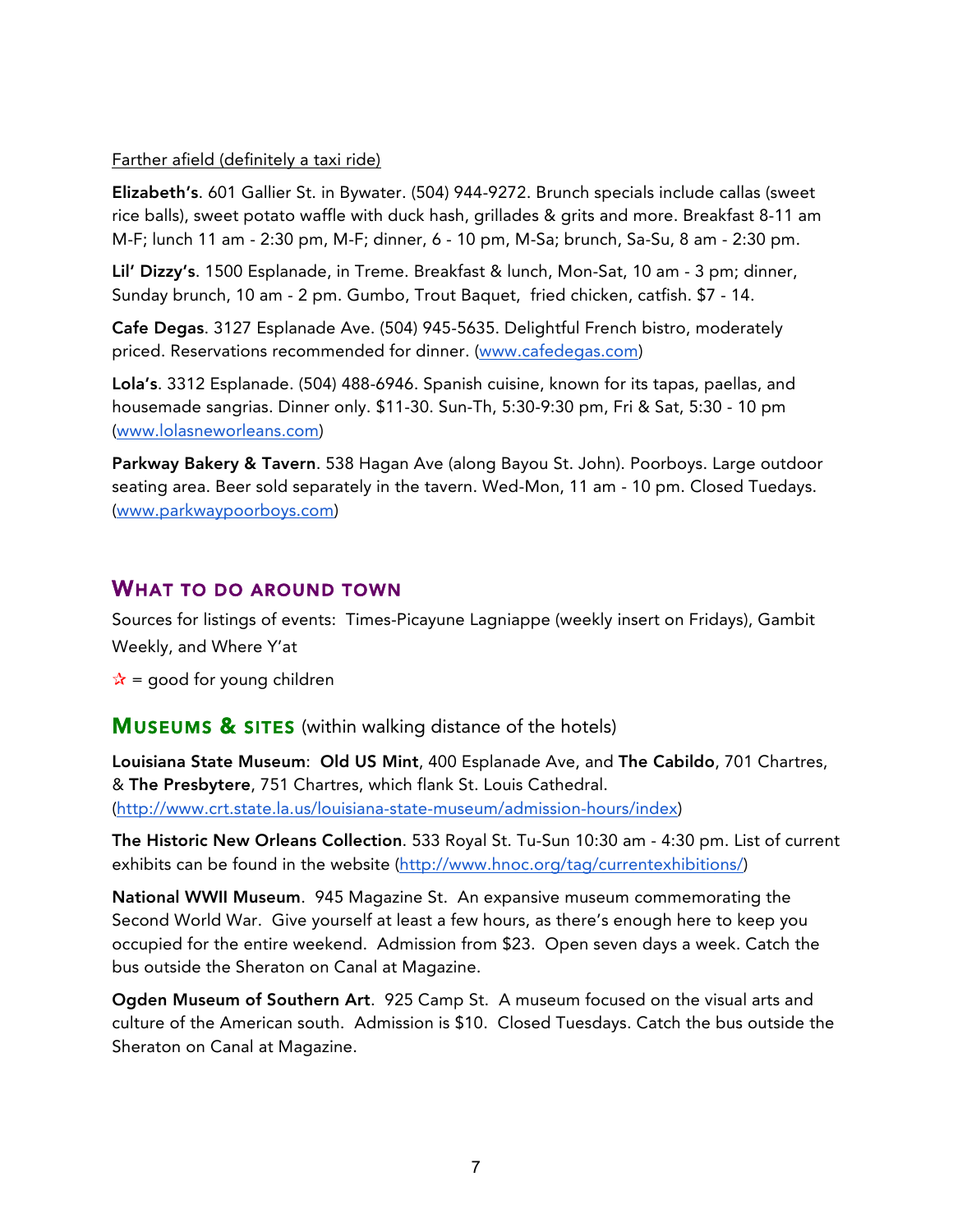✰ Louisiana Children's Museum. 420 Julia St. Tu-Sa, 9:30 am - 4:30 pm; Su, 12 - 4:30 pm. Filled with interactive exhibits and activities for kids. Admission is \$8.50 per person, adults and children.

Immaculate Conception Jesuit Church. 130 Barronne St. The brainchild of a Lyonese Jesuit enamored of Moorish architecture, this Roman Catholic church imitates the styles of the old mosques and synagogues of Spain.

Old St. Patrick's Church. 724 Camp St. A magnificent church built by Irish immigrants in 1840, Old St. Patrick's offers a contrast to the predominantly Spanish and French architecture found in other New Orleans churches.

Cemeteries: See this online guide for locations & info about when and how to visit them: www.neworleansonline.com/neworleans/attractions/cemeteries.html

 $\hat{\mathbf{x}}$  Aquarium of the Americas. 100 Canal Place. A small, fun aquarium featuring exhibits from the Gulf of Mexico and the Louisiana Swamp, plus IMAX theater. Be sure to check out the white alligator! Admission is \$17.50 for adults; \$12 for children up to age 12.

✰ Audubon Butterfly Garden & Insectarium. 423 Canal St. See hundreds of butterflies and many other insects, arachnids, etc. Admission is \$16.50 Adult, \$12.00 Child (2 -12), and \$13.00 Senior (65+).

### AWAY FROM DOWTOWN

✰ Audubon Zoo. 6500 Magazine. Elephant barn tour, Louisiana Swamp exhibit, Dinosaur Adventure, and petting zoo. Admission is \$17.50 Adult, \$12.00 Child (2 -12), and \$13.00 Senior (65+). St Charles streetcar to Audubon Park and then the zoo shuttle, or Bus 11 Magazine straight to the zoo.

Note: Combo Tickets for all Audubon Institute attractions (Zoo, Aquarium, IMAX theater & Insectarium) are available -- \$39.50 Adult, \$27.50 Child (2 -12), and \$27.50 Senior (65+). The Audubon Experience package includes one visit to each facility. Audubon Experience packages are valid for 30 consecutive days starting with your first visit. The IMAX® ticket is valid for one movie on first-come, first-served availability. Tickets may be purchased in advance and used the day of your visit. Our attractions are open Tuesday through Sunday. Check the Institute's website for more information on tickets and special events: www.auduboninstitute.org

New Orleans Museum of Art (NOMA). 1 Collins Diboll Circle (in City Park). See the website for current exhibitions (www.noma.org) and Besthoff Sculpture Garden.

 $\mathbf{\hat{x}}$  New Orleans City Park. One of the oldest urban parks in the country, with about 1300 acres. Includes Carousel Gardens Amusement Park (special fees) with 16 rides, including an antique wooden carousel; Storyland (special admission), with larger-than-life storybook sculptures for climbing; Morning Call Cafe, open 24/7, serving beignets and coffee; the Train Garden, featuring model trains; and much more! See the website for hours and fees for the special areas (http://neworleanscitypark.com/). Not all areas are open every day.